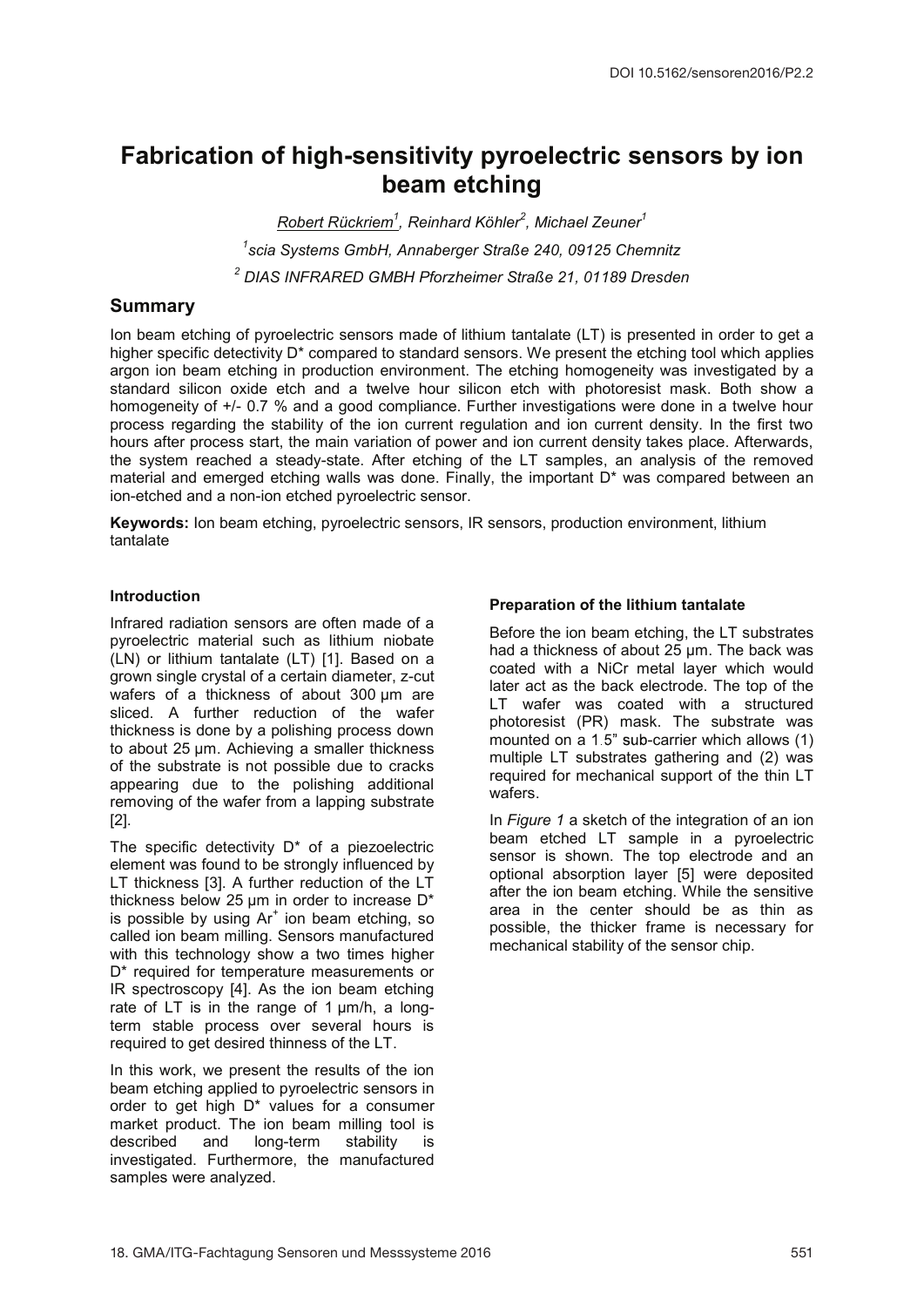

Figure 1: Sketch of the integration of the LT sample (ion beam etched area) in a pyroelectric sensor.

### Ion beam etching

The 1.5" stainless steel precision subcarriers with the prepared LT wafers were mounted on a customized carrier which holds up to seven 1.5" substrates to increase the throughput. The carrier with mounted substrates is shown in Figure 2. A thermal contact pad was used to couple the subcarriers efficiently to the main carrier. The remaining open area of the carrier is protected by a graphite plate which has a long life-time due to a low sputter rate. The ground plate is made of aluminum to keep it lightweight.



Figure 2: Carrier for seven sensor substrates prepared for ion beam etching.

The tool used for ion beam etching is a scia Mill 150 shown in Figure 3. It features automatic control of the tool by recipes and a high security standard, both required in production environment.

A size-optimized load lock is used for fast pumping to the handling pressure of 5e-5 mbar. At this pressure, the gate valve between the load-lock and process chamber is opened for handling the carrier.

A linear transfer system transports the carrier inside the chamber. A clamping mechanism fixes the carrier on the water-cooled substrate holder. Therefore, a venting of the process chamber for mounting the sample is not required. That prevents contaminations by particles and water. Besides, particle formation in the process chamber is minimized.



Figure 3: View of the scia Mill 150 used for the ion beam etching of the LT substrates.

Due to the PR layer, the substrates have to be cooled efficiently during the ion beam etching. Since thermal conduction in vacuum is ineffective, helium is supplied between the carrier and the water-cooled substrate holder. Helium is (1) easy to handle and has (2) a high thermal conductivity. The helium buffer allows an efficient thermal coupling by convection.

We used a three-grid ion beam source (IBS) with a microwave excited argon plasma. The beam was extracted by applying a positive beam voltage on the innermost grid, called the screen grid which thereby defined the ion energy. The second grid, called accelerator grid, was used to shape the ion beam in order to get a minimum current on the second and the third grid. The third grid was grounded. The beam current ejected from the first grid minus the accelerator grid current is defined as the ion current. We used neutralizers supplied with argon for beam neutralization.

Before etching the sensors, a heating-up cycle of the source was applied over one hour. At this time, the IBS shutter was closed. The shutter was made of graphite and includes a current probe for ion current density measurements.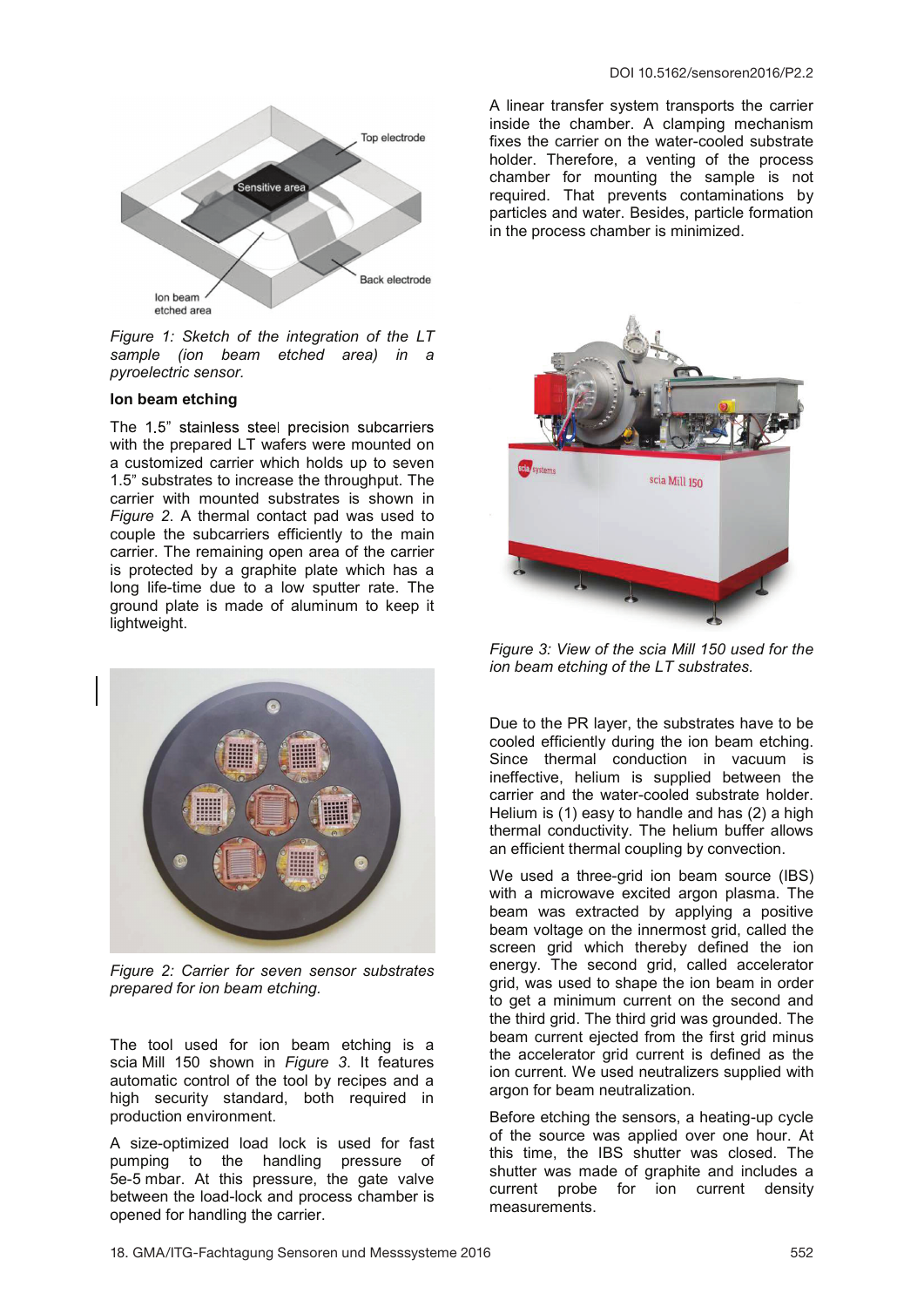The homogeneity of the ion beam source was determined by etching a 6" PR structured silicon wafer for twelve hours while the substrate rotated with 3 rpm. In Figure 4, the distribution of the removed material on the wafer is shown for an angle of incidence of 10 °. The measurement was done by measuring two line scans using a profiler. A homogeneity of 0.7 % (sigma/mean) across a 6 inch wafer was obtained with a mean removal rate of 1.3 µm/h. Before these measurements, the optimization of the source was done by etching a thermally oxidized silicon wafers for three minutes after heating up the IBS. The obtained etching rate distribution and homogeneity was similar to the long-time process which confirms the stability of the IBS.



Figure 4: Removed silicon thickness after a 12 hour process.

#### Results

We etched about 15 um LT with a mean etching rate of 1.3 µm/h. In the first step, a twelve hour etch was done. The microwave power regulated the ion current to a constant value of  $265 \text{ mA/cm}^2$ . In Figure 5, the power and ion current as a function of the etching time is shown. One can see a power drift over the first two hours which stabilized at about 360 W. The mean ion current over 12 hours was 264.98 mA with a mean deviation from mean ion current of 0.37 mA. This stability was required since the amount of removed LT was adjusted by the process time.



Figure 5: MW power as a function of process time for a regulated ion current of 265 mA.

As the beam and accelerator current are an integral current of the grid, they hold no information about local changes of the ion current. To get this information, the shutter was closed every 15 minutes for one minute to measure the ion current in the center of the IBS. In Figure 6, the dependency of the ion current density on the process time for a twelve hour process is shown. Additionally, the deviation of the ion current density from its mean value was calculated. The same heating cycle and process parameters were used like for the process shown in Figure 5.

On can see that the measured ion current density varied about +/- 1.5 % in twelve hours. The main shift happened in the first three hours after the heating up cycle and first shutter opening. While extracting the ion current density, the shutter had to be closed which influences the plasma properties inside the source. This effect caused a shift of the measured ion current density while the shutter was closed. This shift dominated the extracted ion current density in the first two hours. This is indicated by the arrow bars in Figure 6.



Figure 6: Dependency of the ion current density and its deviation from mean value for a twelve hour process.

After two hours, the error of the ion current density determination became smaller. At this time, a shift over one hour to an equilibriumlike ion current was observed. As the source was assumed to be in thermal equilibrium at this time, other effects like the observed power drift in Figure 5 and re-deposition of material on the third grid could lead to a small change of extracted current density in the center of the source.

#### Analysis of the etched sensor elements

After the ion beam etching, the substrates were analyzed in order to investigate the influence of the etching process. First the PR was visually examined. No PR was burned during the process. That indicates a good thermal coupling of the substrates to the substrate holder.